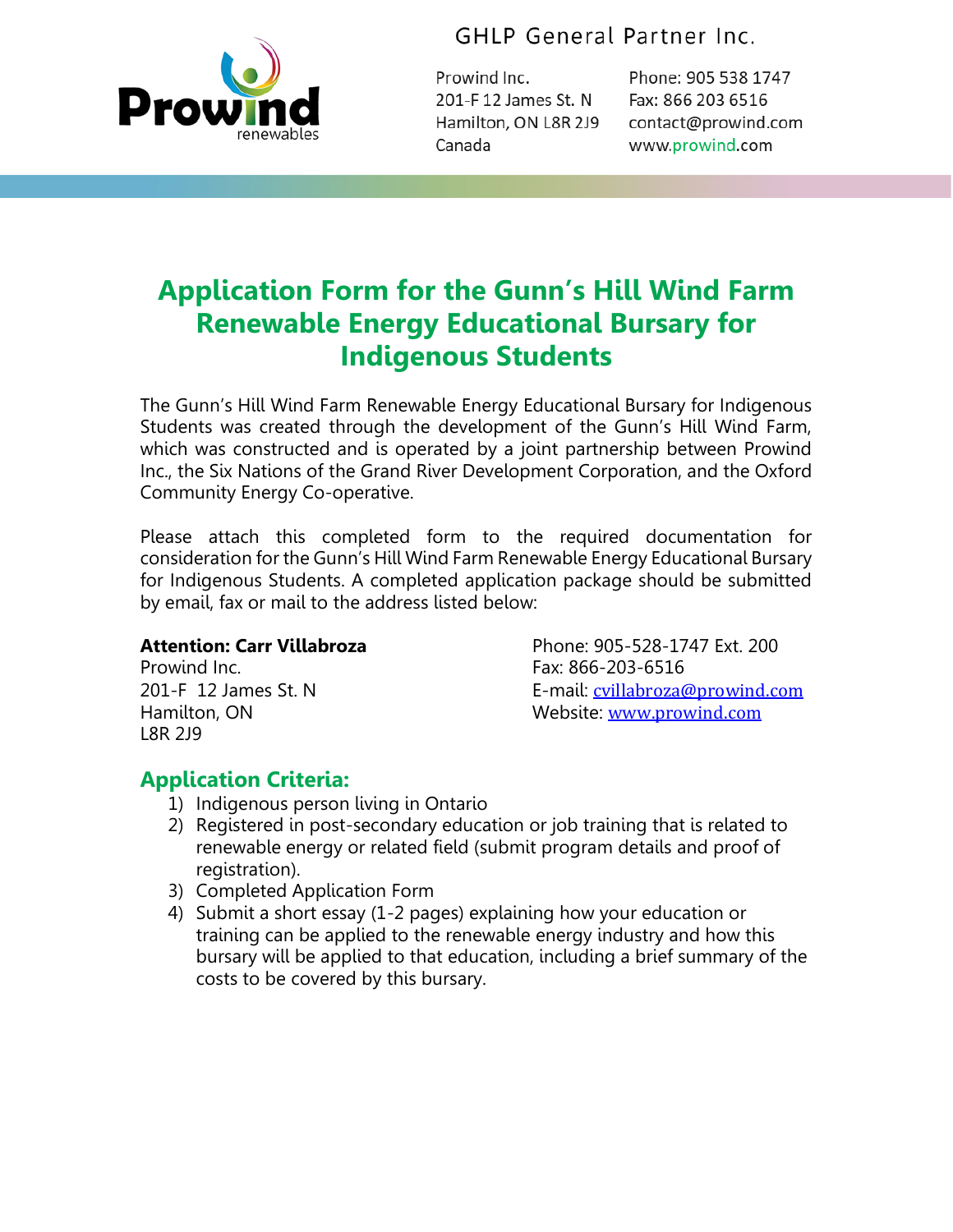

## GHLP General Partner Inc.

Prowind Inc. 201-F 12 James St. N Hamilton, ON L8R 2J9 Canada

Phone: 905 538 1747 Fax: 866 203 6516 contact@prowind.com www.prowind.com

#### **Personal Information**

| Legal Name in Full |  |
|--------------------|--|
| Home Address       |  |
| City               |  |
| Postal Code        |  |
| E-mail             |  |
| Phone Number       |  |

Note: Notification of bursary award will be sent via email and bursary cheque will be sent via mail. Please include the appropriate addresses above to accommodate this.

| <b>Self-Declaration of Indigenous Status</b> * (circle one):                              | <b>YES</b> | NO. |
|-------------------------------------------------------------------------------------------|------------|-----|
| *Indigenous Status encompasses those with First Nations, Métis, and/or Inuit backgrounds. |            |     |

### **Academic Information**

| Program/Job Training<br>Enrolled In     |  |
|-----------------------------------------|--|
| Institution/Employer                    |  |
| Length of Program/Training              |  |
| Length of Program/Training<br>Completed |  |